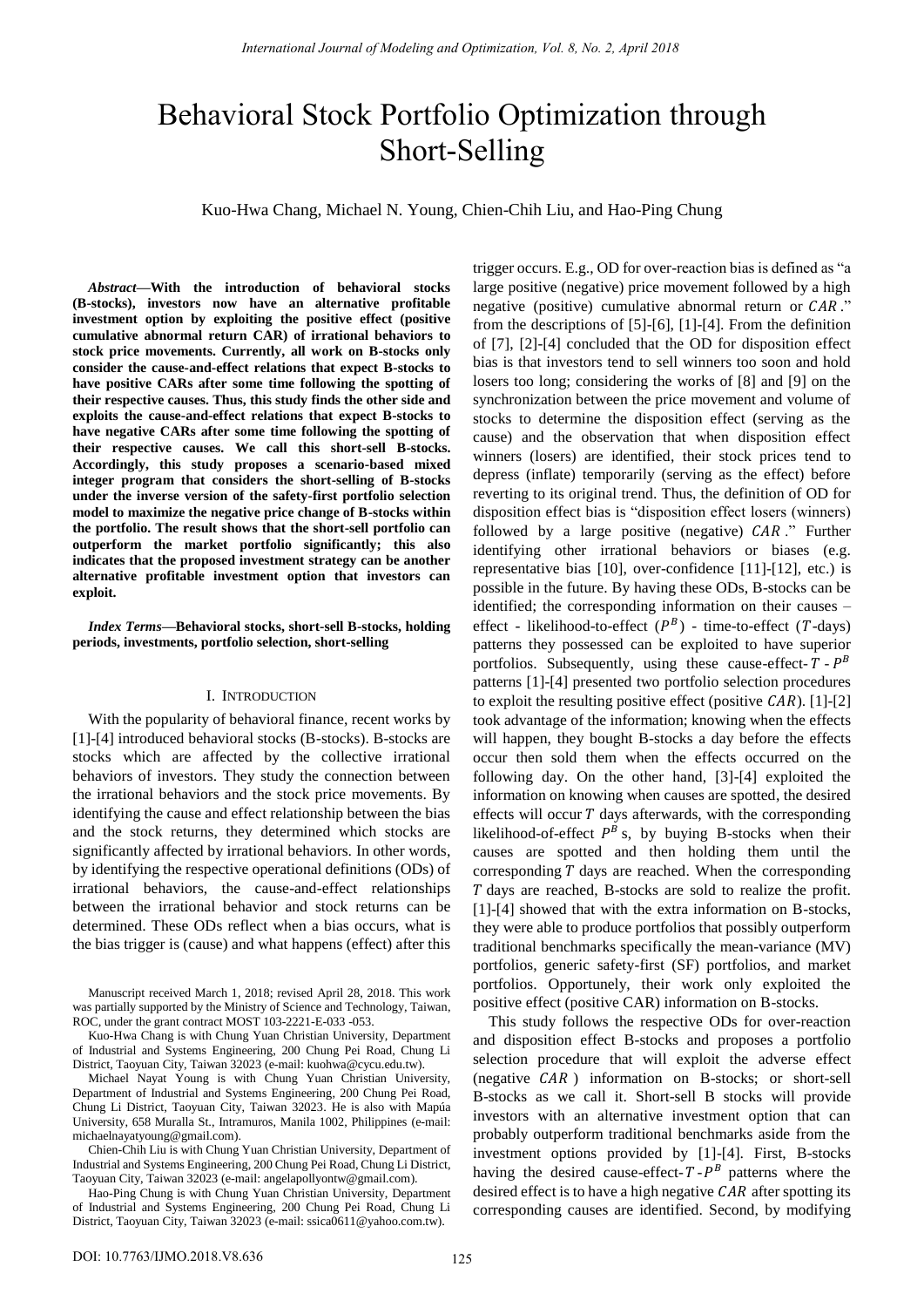the generic safety-first portfolio selection model to fit a short-selling strategy, a new portfolio selection procedure is modeled to exploit these short-sell B-stocks that will have negative  $CAR$ . Similar to [3]-[4], this study will consider the time epoch when the causes of short-sell B-stocks are spotted. From the possible short-sell B-stocks on a given day, the portfolio is rebalanced by shorting short-sell B-stocks and then closing them immediately after reaching their respective time-to-effects  $(T$ -days). Lastly, to determine the potential profitability of the resulting short-selling portfolio, it will be compared to the market portfolio (benchmark).

This paper is organized as follows. In section 2, discussion on the determination of the short-sell B-stocks and the investment pool for each trading day. In section 3, detailed information on data collection and application, presentation and analysis of empirical results. Then, in section 4, the conclusion, contribution, and possible future work are listed accordingly.

#### II. METHODOLOGY

In this study, we consider a daily investment in stock portfolios through short-selling. First, we identify the B-stocks that will have the negative effects of the collective disposition effect and over-reaction behavior of investors; or short-sell B-stocks intended for short-selling. These identified short-sell B-stocks are then included into the big pool. From this big pool, at each day of rebalancing the short-sell portfolio, we determine which B-stocks should be included in the investment pool (small pool). From this small pool, a proposed behavioral stock portfolio optimization model is used to have the optimal short-sell portfolio. Discussion of the corresponding procedures is in the succeeding subsections.

## *A. Operational Definition (OD)*

Following the works [1]-[4], this study also focusses on the over-reaction and disposition effect B-stocks. B-stocks are determined based on the cause-and-effect relation and the corresponding time-to-effect  $(T$ -days or time needed for the effect to occur) and likelihood-of-effect ( $P<sup>B</sup>$  or probability that the effect will occur) between the collective irrational behavior of investors and the stock price movement. These cause-effect- $T - P^B$  patterns are determined based on the operational definitions (ODs) of each type of B-stock. As previously established, the definition of OD for over-reaction is "a large positive (negative) price movement followed by a high negative (positive) cumulative abnormal return  $(CAR)$ ", and the definition of OD for the disposition effect is "disposition effect winners (losers) followed by high negative (positive)  $CAR$ ". As mentioned, this study focuses on those B-stocks that will have the resulting negative effects, short-sell B-stocks. Therefore, the focus is on the causes that will lead to negative effects. The respective causes for over-reaction and disposition effect B-stocks are high positive price movement (a significant positive return rate) and disposition effect winner (from [2]-[4], disposition effect winners are stocks with a high positive cumulative return rate and highly abnormal trading volume). Spotting the over-reaction cause for short-sell B-stocks is straightforward, if there is a sudden increase in price in a given trading day

 $(say, +5\%)$  it is considered a possible cause, then if it is truly an over-reaction short-sell B-stock it will have a negative  $CAR (CAR \leq -1\%)$  after T days. The identification of the disposition effect cause is more rigorous where we need to find a stock with a high cumulative return rate (say, 10%) and highly abnormal trading volume, then if it is truly a disposition effect short-sell B-stock it will have a negative  $CAR (CAR \leq -1\%)$  after T days. To spot the disposition effect short-sell B-stocks, this study follows [8] in identifying the existence of a disposition effect where a stock should have a high cumulative return (also a straightforward identification) and a trading volume which is considered abnormally high with respect to the market trading volume. The cumulative return is calculated as  $R_i = \prod_{t=1}^{X} (R_{it} + 1)$  – 1, where  $R_{it}$  is the return of stock i at time t. Then an abnormally high trading volume is only considered when the average volume over X period (say 30 days),  $\overline{AV}$ , calculated from  $AV_{it} = \widehat{V_{it}} - (a + bV_{m,t})$  is significant.  $\widehat{V_{it}}(V_{m,t})$  is the observed volume of stock  $i$  (market) at time  $t$  which are derived from the relationship of the relative raw volume of stock and the relative raw volume of the market by the regression model,  $V = a + bV_m + \sigma$ . The relative raw volumes for each stock  $i$  and the market are calculated as volume at time t  $V_{it} = \frac{1}{m}$  $V_{m,t} =$  and market volume at time t

 $moving \ \overline{average \ of \ the \ market \ volume \ up \ to \ time \ t}$ . As for the desired effect, say  $CAR$  of at least at least  $-1\%$ , the calculations is as follows. Considering the daily abnormal returns,  $AR$ ,  $CAR$  will be the summation of  $AR$  over specific *T* days or  $CAR = \sum_{i=1}^{t} AR_t$ .  $AR_t$  is the abnormal return at time t and  $AR_t$  is calculated as  $AR_t = R_{it} - \beta_{it} R_{Mt}$  where  $R_{it}$  ( $R_{Mt}$ ) is the return rate of stock i (market) at time t, and  $\beta_{it}$  is the corresponding beta.

To earn a profit in a short-selling strategy, only those over-reaction and disposition effect affected stocks that experience the effect of negative CAR (CAR  $\leq -1\%$ ) are to be considered. Referring to the historical occurrences of the cause-effect relations for specific time-to-effect  $(T \text{ days})$  for each B-stock, if a stock's cause-effect pattern is significant, then this stock is considered to be a short-sell B-stock. To determine if a pattern is significant, the likelihood-to-effect of each stock  $i$  ( $P_i^B$ ) to hold such pattern should be higher than a threshold probability  $(p)$ . Consequently, a statistical test specifically the one-proportion test is performed with the null and alternative hypothesis  $(H_0: P_i^B \leq p$  and  $H_a: P_i^B > p)$ for each stock. For simplifying the rigorous tests, all stocks are tested using the time-to-effect ( $T$  days) from 1 to 20, but only the smallest or shortest  $T$  days is considered.

## *B. Investment Pool (Big Pool and Small Pool)*

From all the listed stocks on the Taiwan Stock Exchange (TWSE), the cause-effect-  $T - P^B$  patterns between the irrational behaviors and the stock prices are analyzed to identify the short-sell B-stocks. These short-sell B-stocks then serve as the initial investment pool (big pool). Since this study considers a daily investment procedure through short-selling, at each trading day not all B-stocks in the big pool will have their causes occur. Accordingly, at each trading day, only those B-stocks in the big pool that have their respective causes occur will be included in the actual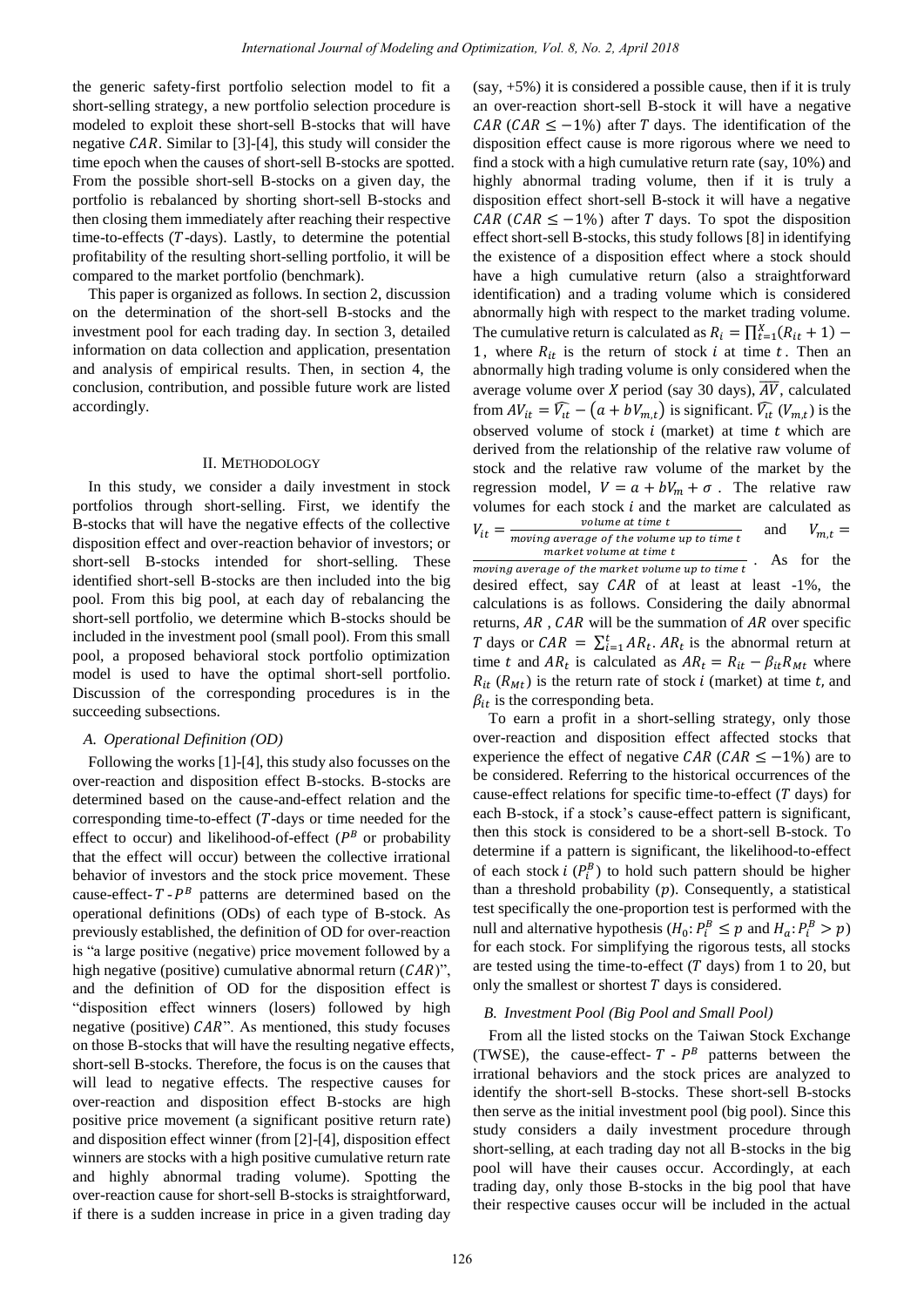investment pool (small pool). Moreover, at each trading day, similar with [3]-[4], only those B-stocks in the small pool that are  $P<sup>B</sup>$ -T efficient which have their respective probabilities  $(P<sup>B</sup> s)$  above a threshold probability  $(0.5 + 0.005T)$  are added into the short-sell portfolio. The acceptable  $P^B$  for each T days, denoted by  $P_T^B$ , are  $P_T^B = (0.505, 0.51, ..., 0.6)$ for  $T = 1$  to 20 days. Accordingly, the proposed short-sell portfolio selection model is used to determine which stocks are to be included in the optimal short-sell portfolio.

## *C. 2.3. Short-Selling Portfolio Optimization Model*

From the generic scenario based safety-first (SF) portfolio selection model, considering  $n$  stocks and  $m$  scenarios, let the portfolio be denoted as  $X = (x_1, x_2, ..., x_n)$ .  $x_i$  is the proportion of wealth invested on stock *i* where  $i = 1, 2, ..., n$ . Scenario  $j$  is represented by a row vector of return rates denoted as  $(r_{1,j}, r_{2,j}, ..., r_{n,j})$ .  $r_{i,j}$  is the return rate of stock i when scenario  $j$  ( $j = 1, 2, ..., m$ ) occurs. If we consider  $p_j$  as the likelihood of scenario  $j$  to occur, the expected return rate of portfolio X denoted as  $E[R_x]$  is calculated as  $E[R_x] =$  $\sum_{j=1}^{m} p_j R_{X_j}$ ,  $R_{X_j}$ , calculated as  $R_{X_j} = \sum_{i=1}^{n} x_i r_{i,j}$ , is the return rate of portfolio  $X$  at scenario  $j$ . As for the SF portfolio selection model parameters,  $R_L$  represents the threshold return rate, and  $\gamma$  represents the threshold probability for  $R_L$ to occur. Accordingly, the generic SF portfolio selection model is written as:

$$
Max E[R_X] = \sum_{j=1}^{m} p_j R_{X_j}
$$
 (1)

s.t. 
$$
R_{X_j} = \sum_{i=1}^{n} x_i r_{i,j}
$$
 (2)

$$
R_L - R_{X_i} \le M\omega_j \tag{3}
$$

$$
\sum_{j=1}^{m} p_j \omega_j \le \gamma \tag{4}
$$

$$
0 \le x_i \le 1 \tag{5}
$$

$$
\omega_j \text{ is binary} \tag{6}
$$

$$
i = 1, 2, ..., n; j = 1, 2, ..., m
$$
 (7)

The objective function (1) implies the maximization of the expected return. (2) is the return of the portfolio  $X$  at scenario  $j$  by the summation of the product of the portfolio weights multiplied to the return of the stocks at scenario  $j$ .  $M$  is a large enough number that makes  $\omega_i$  in (3) and (4) equal to 1  $(\omega_i = 1)$  when  $R_{X_i} \le R_l$  and equal to 0  $(\omega_i = 0)$  when  $R_{X_i} > R_L$ . (3) and (4) ensure that the risk  $(\sum_{j=1}^m p_j \omega_j)$  of having an expected portfolio return rate  $(E[R_X])$  below the threshold return rate  $(R<sub>L</sub>)$  is under the threshold probability  $(\gamma)$ .

Since this study focuses on exploiting the short-sell B-stocks, we modify the generic SF model accordingly. In a short-selling investment, in order to have positive returns, we want to maximize the negative price change of all B-stocks within the portfolio. With respect to the objective function of the generic SF model, instead of maximizing the expected returns, we want to minimize it. Thus, (1) is now replaced with  $Min E[R_X]$ . As for the safety-first or SF constraints (3) and (4), since it is desired that the B-stocks in the portfolio should have their stock prices drop, then instead of limiting the number of times when  $R_{x_i}$  falls below  $R_{t_i}$ , it is now desired to have a high number of times when  $R_{X_i}$  falls below  $R<sub>L</sub>$  as much as possible. Furthermore, it is also desired that the total probability of having a portfolio return falling below

 $R<sub>L</sub>$  is set to a minimum. Appropriately, (4) is now replaced with  $\sum_{j=1}^{m} p_j \omega_j \ge \gamma$ . Moreover, similar with [3]-[4], it is also desired to have a  $PB - T$  efficient portfolio, such that only B-stocks with  $P_i^B$  s satisfying  $P_i^B \ge \alpha + \beta T_i$  ( $\alpha$ 0.005) are included into the portfolio, such that  $P_T^B$  $(0.505, 0.51, ..., 0.6)$  for  $T = 1$  to 20 days. Let  $z_i$  be a binary indicator indicating that a B-stock satisfies the above condition where  $z_i = 1$ ,  $P_i^B \ge \alpha + \beta T_i$  and otherwise. Accordingly,  $z_i$  can be determined with the help of the two equations:  $z_i \leq 1 + \frac{1}{M} (P_i^B - (\alpha + \beta T_i))$ ;  $\mathbf{1}$  $\frac{1}{M}(P_i^B - (\alpha + \beta T_i))$ . Subsequently, the return of portfolio at scenario *j* can now be calculated as  $R_{X_i} = \sum_{i=1}^n z_i x_i r_{i,j}$ . Subsequently, the proposed short-selling B-stock portfolio optimization model is written as:

$$
Min E[R_X] = \sum_{j=1}^{m} p_j R_{X_j}
$$
 (8)

s.t. 
$$
z_i \le 1 + \frac{1}{M} (P_i^B - (\alpha + \beta T_i))
$$
 (9)

$$
z_i \ge \frac{1}{M} (P_i^B - (\alpha + \beta T_i))
$$
\n
$$
P = \sum_{i=1}^{n} \gamma_i \gamma_i
$$
\n(10)

$$
R_{X_j} = \sum_{i=1}^n z_i x_i r_{i,j}
$$
  
\n
$$
R_L - R_{X_i} \le M \omega_i
$$
 (11)

$$
\sum_{j=1}^{m} p_j \omega_j \ge \gamma \tag{13}
$$

$$
0 \le x_i \le 1 \tag{14}
$$

$$
z_i \text{ and } \omega_i \text{ are binary} \tag{15}
$$

$$
i = 1, 2, \dots, n; j = 1, 2, \dots, m \tag{16}
$$

In (8), the return rate of the portfolio is minimized, which in turn maximizes the negative price change of the B-stocks in the portfolio, which is profitable to the short-selling investor. (9) and (10) ensure that  $Pi^B \ge \alpha + \beta T_i$  is satisfied such that only  $P^{B}$ -T efficient short-sell B-stocks are included into the portfolio. With (9) and (10) working together, when  $P_i^B \ge \alpha + \beta T_i$  (9) makes  $z_i$  equal to 0 (unwanted 0) or 1 while (10) makes  $z_i$  equal to 0 or 1 (unwanted 1), when  $P_i^B < \alpha + \beta T_i$  (9) makes  $z_i$  equal to 0 (desired 0) while (10) makes  $z_i$  equal to 1 (desired 1), forcing  $z_i$  to be  $z_i = 1$  only when  $P_i^B \ge \alpha + \beta T_i$  and  $z_i = 0$  only when  $P_i^B < \alpha + \beta T_i$ . In (12), *M* is a large enough number that makes  $\omega_i$  in (12) and (13) equal to 1 ( $\omega_i = 1$ ) when  $R_{X_i} \le R_L$  and equal to 0  $(\omega_i = 0)$  when  $R_{X_i} > R_L$ . (12) and (13) ensure that the probability  $(\sum_{j=1}^m p_j \omega_j)$  of having an expected portfolio return rate  $(E[R_X])$  below the threshold return rate  $(R_L)$  is above the threshold probability  $(y)$ . Accordingly in this study, following the works [1]-[4], the corresponding  $P<sup>B</sup>$ -T and SF parameters are set as  $(P_i^B \geq 0.5 + 0.005T_i)$  and  $(R_i^B \geq 0.5 + 0.005T_i)$ and  $\gamma = 2\%$ ), respectively.

# III. EMPIRICAL RESULTS

## *A. Data Description*

The closing prices and volumes of 888 TWSE stocks were collected using the Taiwan Economic Journal (TEJ). Following the works of [1]-[4], the data obtained are then used to determine the behavioral stocks (B-stocks), but this time we focus on those B-stocks that will more likely have negative returns after the time-to-effect (T-days) or short-sell B-stocks. Accordingly, the identified short-sell B-stocks are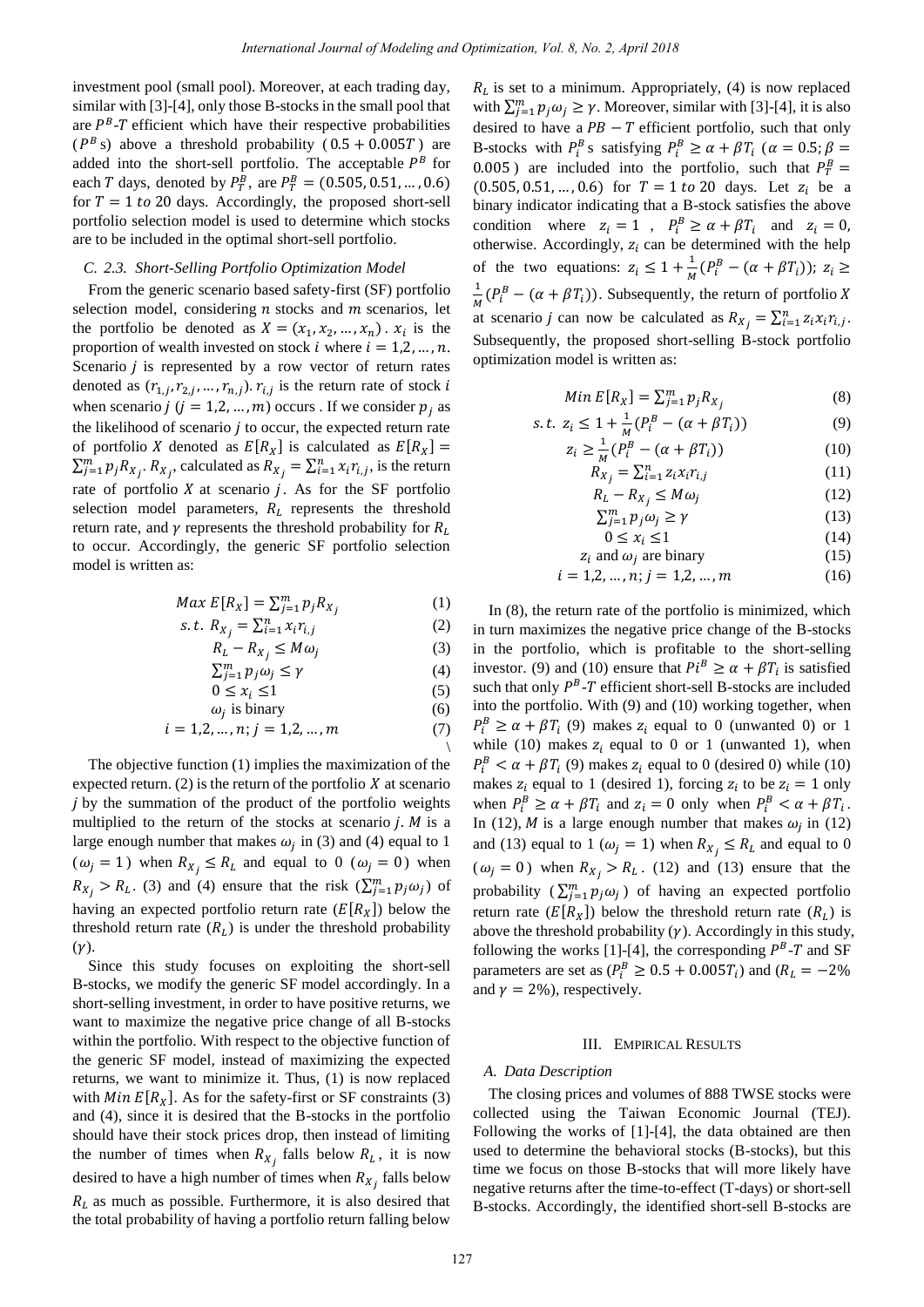included in the big pool, and at each trading day of the back-test, those short-sell B-stocks that have their respective causes occur are included for the investment pool (small pool) for that particular day. The data collected is from January 1, 1991, to June 30, 2017. We perform 30 months of back-tests with test period from December 2014 to May 2017. The investment strategy is to short-sell stocks within each month where rebalancing is only allowed from the first to the last trading day of the month. The return for the entire month is then calculated after all short sold stocks are already returned. The threshold return level  $R_L$  is  $R_L = -2\%$  and the minimum probability for  $R_L$  is set at 2%. The  $P^B$ parameters are set as  $\alpha = 0.5$  and  $\beta = 0.005$ . Overall we have 2 portfolios that are compared to one another. We denote the resulting portfolio from the proposed optimization model as Short-Sell and denote the investment benchmark portfolio (market index) as Market. This study uses past 500 historical returns as the return scenarios and assumed equal likelihood for each scenario for the next 20 days.

| Distribution of Cumulative Returns     | Short-Sell  | Market |
|----------------------------------------|-------------|--------|
| <b>Ending Cumulative Return</b>        | 2.1357      | 0.1080 |
| No. of Positive Cumulative Returns     | 30          | 18     |
| No. of Negative Cumulative Returns     | $^{\circ}$  | 12     |
| P-value (One-Proportion Test $> 0.5$ ) | $0.0000***$ | 0.3620 |

\*\*\*, \*\*, and \* respectively represent statistical significance at 0.01, 0.05, and 0.1 level

From Table 1, the empirical result shows that the short-selling portfolio can outperform the market portfolio over the 30 months of back-testing from December 2014 to May 2017. The Short-Sell portfolio has a significantly higher mean monthly return than the Market. Its corresponding standard deviation or volatility on the monthly returns is also higher than the market, meaning the Short-Sell portfolio is a riskier investment but with higher profitability reward (see Fig. 1). Comparing the pair-difference of the monthly returns after removing the outliers, although only close to being significant (P-value of 0.1260), we have a pair-difference value of 0.0445. (The respective null hypothesis and the alternative hypothesis of the pair t-test of the pair-difference



Fig. 1. Monthly return rates of the portfolios from December 2014 – May 2017.

### *B. Back-Test Results*

In evaluating the performance of the short-selling portfolio, we compare the monthly returns of the portfolio against the market. It is assumed that with the help of short-sell B-stocks, the portfolio will be able to outperform the index performance of the market. This study compares the portfolios' monthly descriptive statistics, pair-difference on the monthly returns, distribution of the monthly returns, and their corresponding cumulative returns. The following comparisons are shown in Table 1. The monthly return rates and cumulative returns of the portfolio are shown in Fig. 1 and Fig. 2, respectively.

| TABLE I. MONTHLY RETURN STATISTIC OVER 30 MONTHS OF BACK-TEST |  |
|---------------------------------------------------------------|--|
|---------------------------------------------------------------|--|

| <b>Monthly Return Statistics</b>         | Short-Sell | Market |
|------------------------------------------|------------|--------|
| Mean Return                              | 0.0483     | 0.0038 |
| <b>Standard Deviation</b>                | 0.1456     | 0.0263 |
| Pair-Difference of Returns               |            | 0.0445 |
| P-value (Pair-T test on Pair Difference) |            | 0.1260 |
| Distribution of Monthly Returns          | Short-Sell | Market |
| No. of Positive Returns                  | 2.1        | 18     |
| No. of Negative Returns                  | 9          | 12     |
| P-value (One-Proportion Test $> 0.5$ )   | $0.0430**$ | 0.3620 |

of the returns are:  $H_0$ : the pair difference of returns is less than or equal to 0;  $H_A$ : the pair difference of returns is higher than 0). This means that the short-selling portfolio in average has returns 0.0445 higher than the market. After analyzing the distribution of the monthly returns, both portfolios have more positive returns than negative returns, but the short-selling portfolios have more positive returns than the market portfolio. Furthermore, performing a one-proportion test (with an  $H_A$ : the number of positive cumulative returns is over 50% of the total months of the test period) on the number of positive returns over the 30 months, the Short-Sell portfolio has a significant (P-value of 0.0430) number of positive returns (21) at 0.05 level while the market (18) is not significant (P-value of 0.3620). Subsequently, observing the cumulative returns over the 30 months, the Short-Sell portfolio has a 213.57% increase in the initial wealth while the Market portfolio only has a 10.80% increase. This further shows the capability of the Short-Sell portfolio to be more profitable than the Market portfolio. If we observe the monthly cumulative returns of both portfolios in Fig. 2, we can see that over the test period the Short-Sell portfolio have cumulative returns that are always above the market.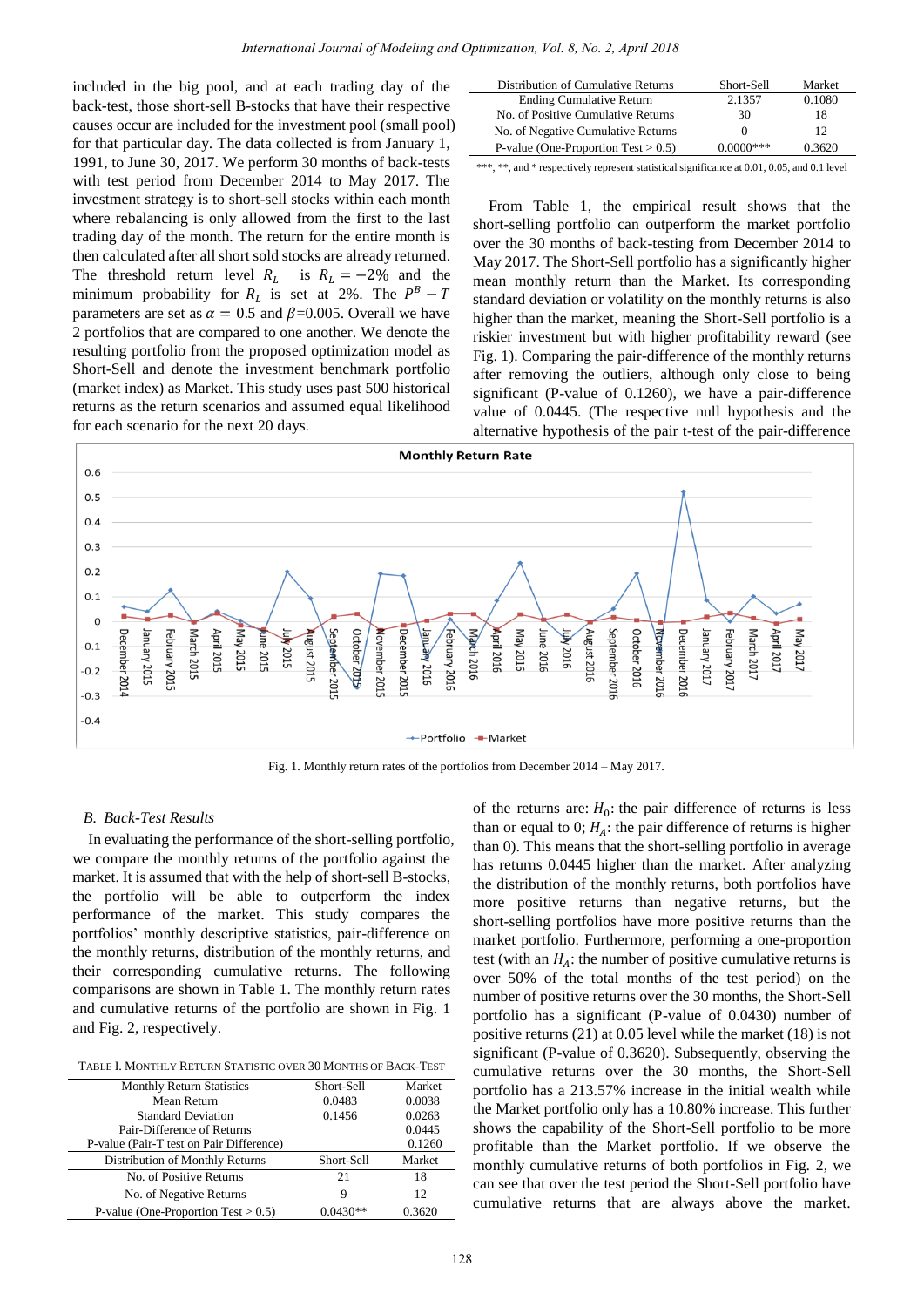

Fig. 2. Cumulative returns of the portfolios from December 2014 – May 2017

Moreover, it is evident from the distribution of these cumulative returns, that the Short-Sell portfolio outperforms the Market portfolio. The Short-Sell portfolio has positive cumulative returns throughout the 30-month period, while the Market has 12 days with negative cumulative returns. In addition, performing a one-proportion test on the number of positive cumulative returns for both portfolios, the Short-Sell portfolio is significant (P-value of 0.0000) at 0.01 level with 30 days of positive cumulative returns, while the Market portfolio is not significant (P-value of 0.3620) with only 18 days of positive cumulative returns. (The respective null hypothesis and the alternative hypothesis of the one-proportion tests on the number of positive cumulative returns are:  $H_0$ : the percentage of the number of positive cumulative returns is less than or equal to 50%;  $H_A$ : the percentage of the number of positive cumulative returns is greater than 50%). Overall, from these results, we can conclude that the Short-Sell portfolio can really outperform the Market portfolio.

## *C. Limitations of the Study*

It is to be noted that the study has several limitations that need to be addressed in future studies. First, in the empirical tests, only short-selling is considered. This means that the investment strategy is limited and contrary to the usual majority who buys-hold-sell assets. This is not necessarily a bad thing, but it does not reflect real investment conditions where investors can put long and short positions on assets. Intuitively, future tests should consider both long and short positions in order to reflect actual investments.

Second, since only 2 types of short-sell B-stocks are considered, the investment activity is only limited when there are causes of short-sell B-stocks spotted. If there are no short-selling causes for the over-reaction and disposition effect short-sell B-stocks (high positive return for over-reaction short-sell B-stocks; high positive cumulative return and high abnormal volume for disposition effect short-sell B-stocks) spotted, portfolio rebalancing is not

performed. This means that the extra information of other possible types of short-sell B-stocks can't be exploited to maximize potential portfolio returns. This issue can be easily addressed by identifying operational definitions (ODs) of other irrational behaviors to identify other types of short-sell B-stocks. Appropriately, with the identification of other short-sell B-stocks, if long positions (buy, hold, and sell positions) are also considered then the corresponding non-short-sell B-stocks will also surely be of great help in generating superior portfolios.

Third, there are lots of theoretical investment strategies that show profitable results, but when costs are already considered these profits are eaten up by the transaction costs, taxes, commission costs and other fees. Similarly in this study, during the back-tests transaction costs were not considered. Therefore the proposed investment procedure may or may not work during real investment conditions with transaction costs and other charges. Future works should consider the transaction fees and other charges in order to really know if the current results will hold on actual investment conditions.

Lastly, other limitations to be addressed would be the limited back-test period (30 months) and the lack of statistical comparison to other traditional benchmark portfolios (mutual funds, exchange traded funds, etc.). By increasing the test-period of future tests (say 100 months or more), it can be known whether the profitability of the short-sell investment strategy will hold true for longer investment periods. Moreover, by comparing the portfolio to other traditional benchmarks, it can be known how the short-selling portfolio performs against other traditional investment benchmarks. Overall, addressing these issues on future studies will ensure that the resulting portfolio or investment strategy is surely worth the investment compared to other available investment options for investors in the market.